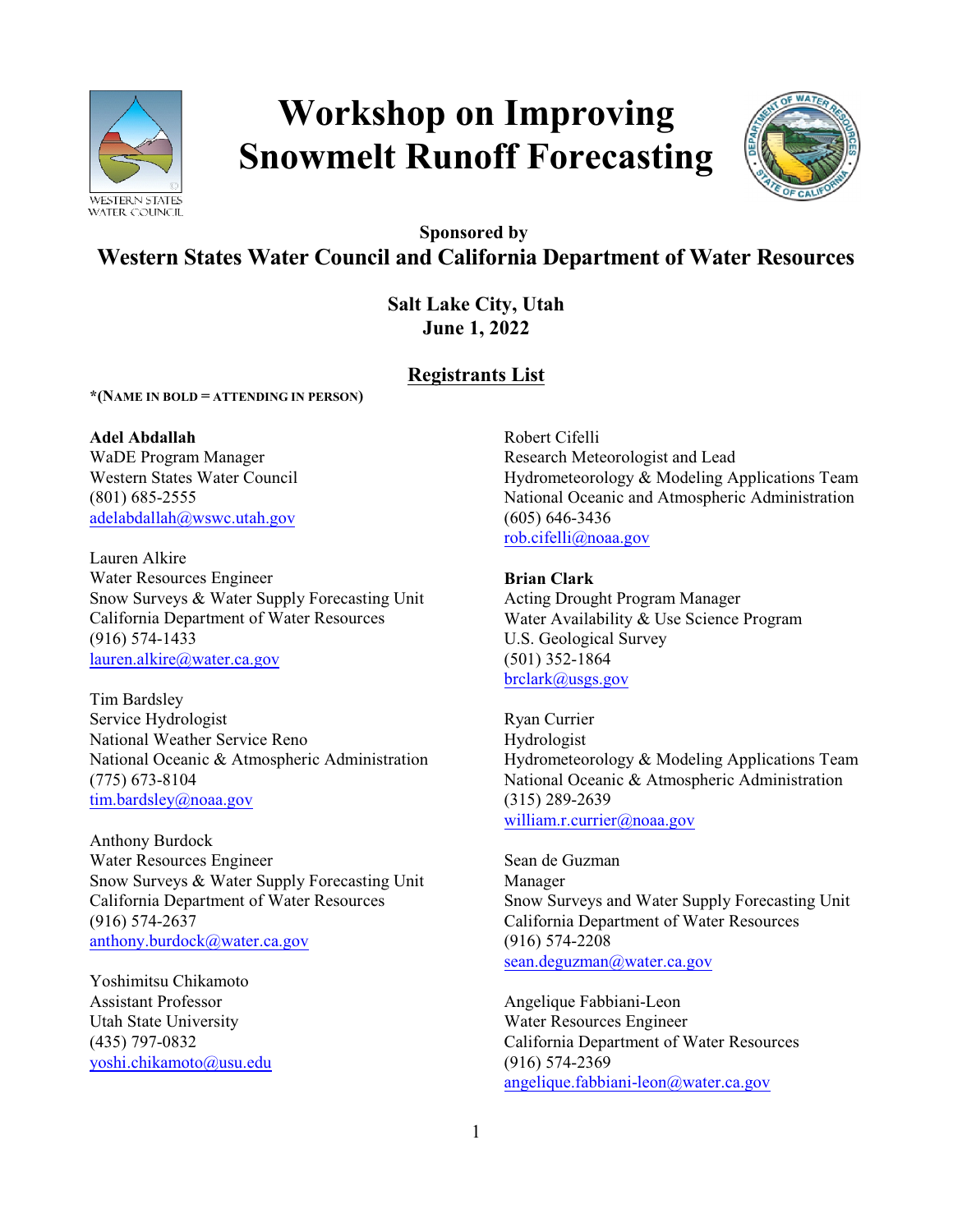Pete Fickenscher National Weather Service California Nevada River Forecast Center National Oceanic & Atmospheric Administration (916) 979-3056 [peter.fickenscher@noaa.gov](mailto:peter.fickenscher@noaa.gov)

Ramesh Gautam Manager California Cooperative Snow Surveys Program California Department of Water Resources (916) 574-2638 [ramesh.gautam@water.ca.gov](mailto:ramesh.gautam@water.ca.gov)

Michelle Gess River Basin Coordinator Wyoming State Engineer's Office (307) 777-7641 [michelle.gess@wyo.gov](mailto:michelle.gess@wyo.gov)

Peter Goble Climatologist Colorado Climate Center Colorado State University (970) 491-8312 [peter.goble@colostate.edu](mailto:peter.goble@colostate.edu)

**David Gochis** Scientist and Hydrometeorologist National Center for Atmospheric Research (303) 497-2809 [gochis@ucar.edu](mailto:gochis@ucar.edu)

## **Angus Goodbody**

Hydrologist, NRCS National Water and Climate Center (970) 420-9601 [angus.goodbody@usda.gov](mailto:angus.goodbody@usda.gov)

Mimi Hughes Research Meteorologist National Oceanic & Atmospheric Administration (303) 497-4865 [mimi.hughes@noaa.gov](mailto:mimi.hughes@noaa.gov)

Mike Imgarten Hydrologist California-Nevada River Forecast Center National Oceanic & Atmospheric Administration (916) 979-3056 [michael.imgarten@noaa.gov](mailto:michael.imgarten@noaa.gov)

## **Jeanine Jones**

Interstate Resources Manager California Dept of Water Resources (916) 902-7173 [jeanine.jones@water.ca.gov](mailto:jeanine.jones@water.ca.gov)

Jacob Kollen Snow Surveys and Water Supply Forecasting Unit California Department of Water Resources (916) 574-2634 [jacob.kollen@water.ca.gov](mailto:jacob.kollen@water.ca.gov)

Kyle Lerman Sr. Hydrologist California-Nevada River Forecast Center National Oceanic & Atmospheric Administration (916) 979-3056 [kyle.lerman@noaa.gov](mailto:kyle.lerman@noaa.gov)

Craig Miller Hydrology & Modeling Manager Utah Division of Water Resources (801) 538-7280 [craigmiller@utah.gov](mailto:craigmiller@utah.gov)

#### **Paul Miller**

Service Coordination Hydrologist Colorado Basin River Forecast Center National Oceanic & Atmospheric Administration (801) 524-5130 [paul.miller@noaa.gov](mailto:paul.miller@noaa.gov)

#### **Tom Moore**

Sr. GIS Analyst Utah Division of Water Resources (307) 630-6561 [tmoore@utah.gov](mailto:tmoore@utah.gov)

#### **Mark Muir**

Regional Hydrologist U.S. Forest Service (801) 710-5271 [mark.muir@usda.gov](mailto:mark.muir@usda.gov)